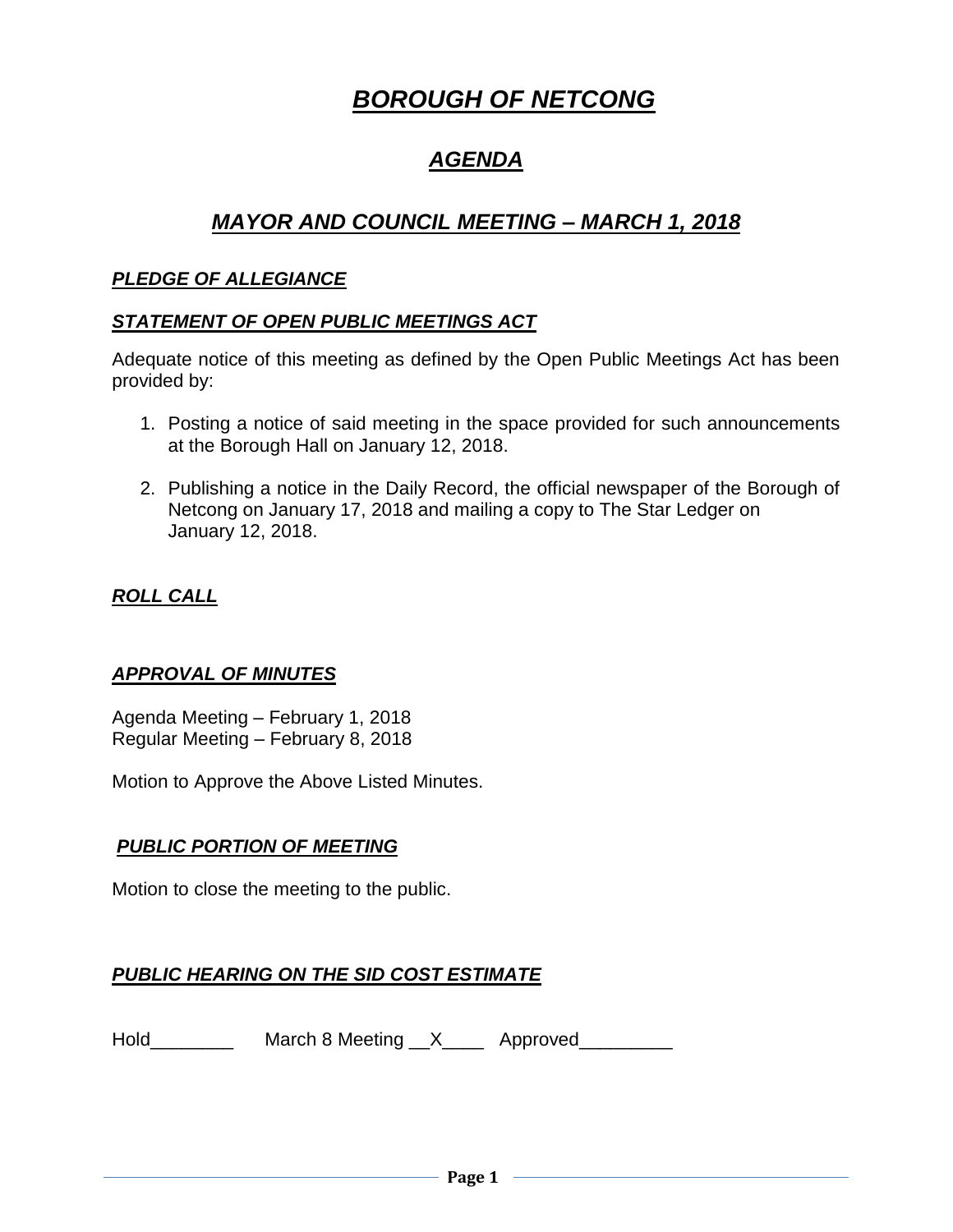#### *ORDINANCE ADOPTIONS*

**1. Ordinance 2017-1** - AN ORDINANCE AUTHORIZING THE CHIEF OF POLICE TO EXECUTE AN APPLICATION FOR A CHARITABLE SOLICITATION PERMIT FOR NETCONG VOLUNTEER FIRE COMPANY NO. 1's "COIN DROP" ON MEMORIAL DAY WEEKEND AT THE INTERSECTIONS OF ALLEN STREET AND LEDGEWOOD AVENUE AND MAIN STREET AND ROUTE 46 AND ROUTE 183 IN THE BOROUGH OF NETCONG, COUNTY OF MORRIS, STATE OF NEW JERSEY

Hold\_\_\_\_\_\_\_\_\_\_ March 8 Meeting \_\_X\_\_\_\_ Approved\_\_\_\_\_\_\_\_\_

#### *CORRESPONDENCE*

- 1. Town of Morristown Thank you to Mayor and Police Chief- January  $20<sup>th</sup>$ Women's March
- 2. Lake Musconetcong Regional Planning Board 2018 Budget

#### *OLD BUSINESS*

None

#### *NEW BUSINESS*

1. Social Affair Permit – Netcong Columbus Club – St. Patrick's Day Fundraiser

# *PRIVILEGE OF THE FLOOR TO THE COUNCIL*

#### *MAYORS COMMENTS*

#### *RESOLUTIONS*

- **1. Resolution #2018-32** Appoint Jennifer Meehan- Payroll Clerk
- **2. Resolution #2018-33** Appoint Diana Katzenstein -Planning Board Secretary